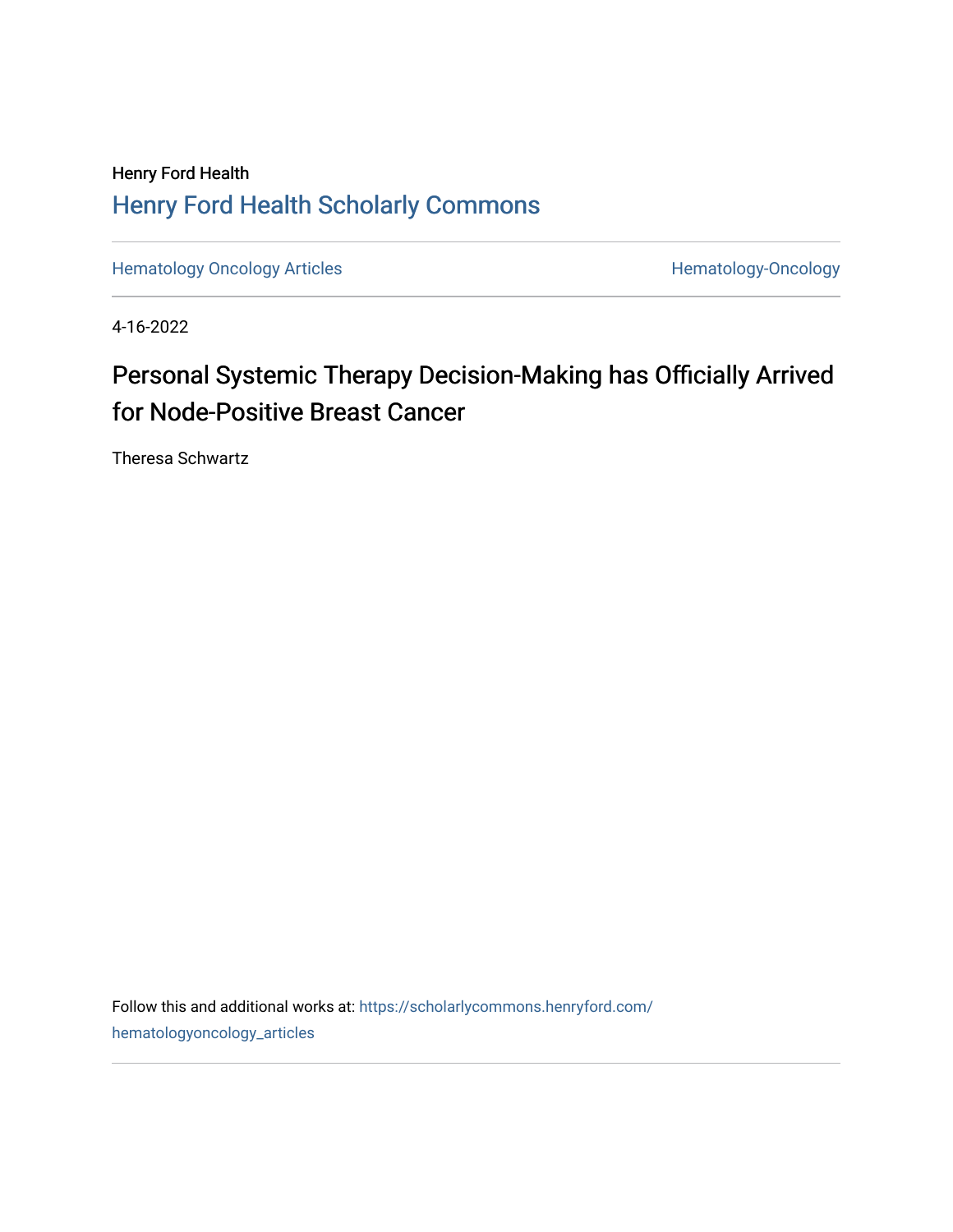ASO PERSPECTIVES

#### Annals of SURGIO JCOLOGY OFFICIAL JOURNAL OF THE SOCIETY OF SURGICAL ONCOLOGY



### Personal Systemic Therapy Decision-Making has Officially Arrived for Node-Positive Breast Cancer

Theresa Schwartz, MD, MS, FACS

Henry Ford Health System, Detroit, MI

Historically, nodal status was deemed to have the most significant prognostic value and played the strongest role in determining need for systemic therapy for patients with breast cancer. Molecular genomic testing, however, has shown tremendous precision in predicting the risk of distant recurrence and shedding light on which patients have a survival benefit from chemotherapy. Following the demonstration of clinical applicability of the Oncotype DX recurrence score (RS) for the node-negative patient in the TAILORx (Trial Assigning Individualized Options for Treatment) trial and subsequent implementation into the American Joint Committee on Cancer (AJCC) 8th edition staging system, RS results were incorporated into our armamentarium—with the understanding that tumor biol-ogy tends to trump anatomic staging in prognostication.<sup>[1,](#page-3-0)[2](#page-4-0)</sup> While the initial utility of the Oncotype DX RS was to predict the risk of distant recurrence in the patient with estrogen receptor (ER) positive, node-negative breast cancer, its usefulness in the node-positive patient remained unclear. That is, until the results of the RxPONDER (A Clinical Trial RX for Positive Node, Endocrine Responsive Breast Cancer) trial became available.

Recently published in the New England Journal of Medicine, the RxPONDER trial sought to evaluate the role of the Oncotype DX RS in women with ER-positive, Her2 negative, node-positive  $(1-3$  $(1-3$  positive nodes) breast cancer.<sup>3</sup> The trial was conducted at 632 sites in 9 countries and hypothesized that the relative benefit of chemotherapy

First Received: 17 February 2022 Accepted: 16 March 2022

T. Schwartz, MD, MS, FACS e-mail: tschwar2@hfhs.org

(predictive value) as well as the absolute risk of recurrence (prognostic value) increased with higher RS. In addition to these primary objectives assessing effect of chemotherapy on invasive disease-free survival, the secondary endpoints included distant relapse-free survival and overall survival. Between February 2011 and September 2017, 5,083 women who were at least 18 years of age with T1–T3, ERpositive, Her2-negative breast cancer with 1–3 positive axillary lymph nodes, and a RS of  $\leq$ 25 were randomized to endocrine therapy alone or chemotherapy followed by endocrine therapy. The participants were stratified according to RS  $(0-13$  or  $14-25)$ , menopausal status (postmenopausal defined as 12 months since last menstrual cycle, previous bilateral oophorectomy, or older than age 50 years if the other factors were unknown), and type of axillary surgery performed (sentinel lymph node biopsy or axillary lymph node dissection). The most common chemotherapy regimen was an anthracycline and a taxane in 54% of the premenopausal cohort and a taxane plus cyclophosphamide in 57% of the postmenopausal cohort. It is worth noting that within 12 months of randomization, 12.7% of the premenopausal participants received ovarian suppression. The characteristics of the enrolled patients, according to menopausal status, are summarized in Table [1](#page-2-0).

After a median follow-up of 5.3 years, overall invasive disease-free survival at 5 years was 91.6%, with no difference detected based on treatment received (92.2% for the chemotherapy plus endocrine therapy group and 91% for the endocrine therapy only group,  $p = 0.10$ ). A significant interaction was seen, however, between chemotherapy benefit and menopausal status. A significant between-group difference was seen among premenopausal women. The 5-year, invasive, disease-free survival rate was 93.9% in the chemotherapy plus endocrine therapy group compared with 89% in the endocrine therapy only

 $©$  Society of Surgical Oncology 2022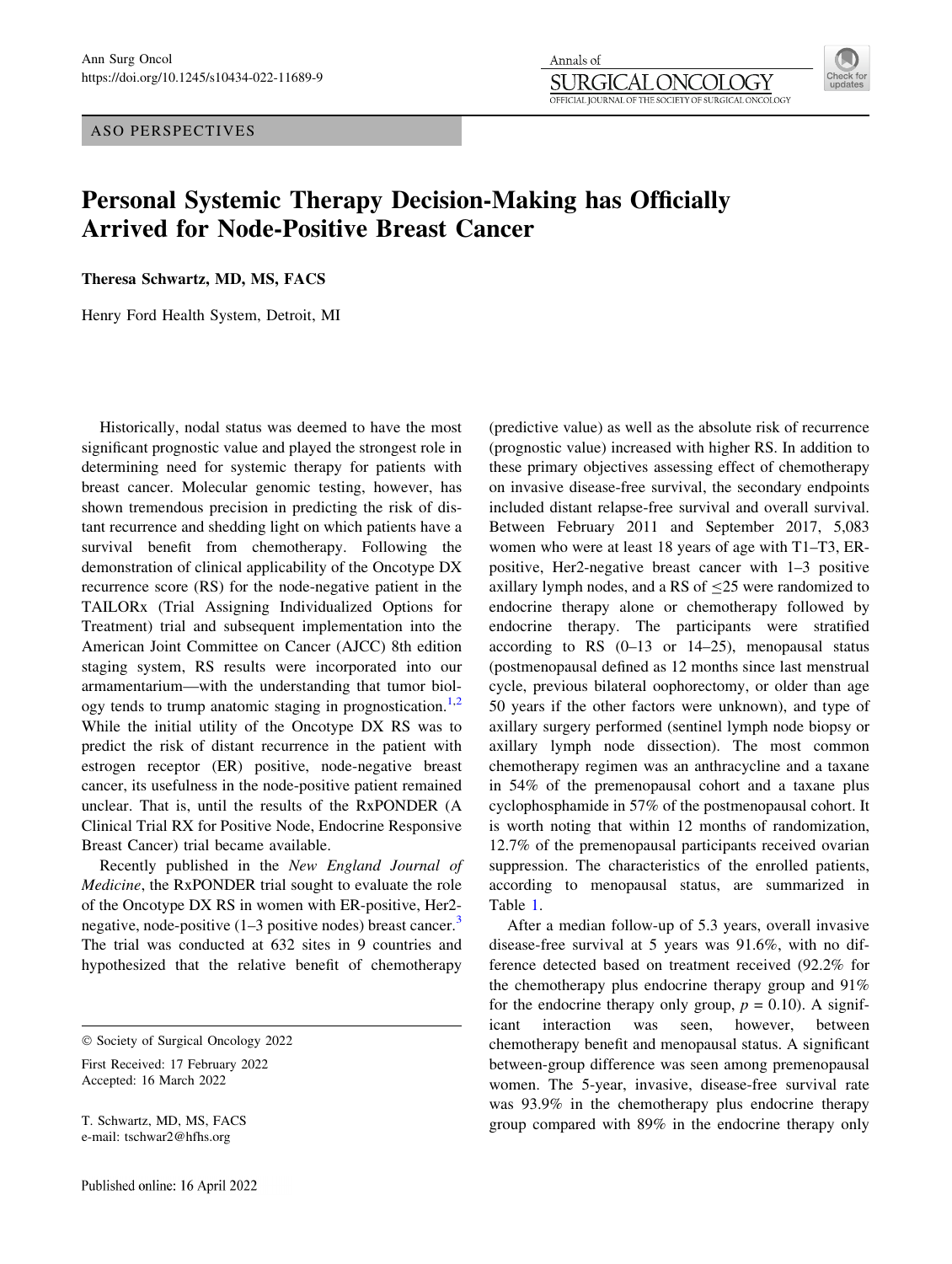<span id="page-2-0"></span>

|  |  | <b>TABLE 1</b> Characteristics of RxPONDER study participants |  |  |
|--|--|---------------------------------------------------------------|--|--|
|--|--|---------------------------------------------------------------|--|--|

| Characteristic (total $n = 5,018$ )   | Premenopausal<br>$(n = 1,665)$ ;<br>33.2%) | Postmenopausal<br>$(n = 3,353)$ ;<br>66.8%) |
|---------------------------------------|--------------------------------------------|---------------------------------------------|
| Treatment arm                         |                                            |                                             |
| Chemotherapy $+$ endocrine<br>therapy | 834 (33.2%)                                | 1677 (66.8%)                                |
| Endocrine therapy only                | 831 (33.1%)                                | 1676 (66.9%)                                |
| Chemotherapy administered             |                                            |                                             |
| Anthracycline, no Taxane              | 35 (5%)                                    | 35 (3%)                                     |
| Anthracycline + Taxane                | 387 (54%)                                  | 522 (39%)                                   |
| $Taxane + Cyclophosphamide$           | 298 (41%)                                  | 758 (57%)                                   |
| Race                                  |                                            |                                             |
| White                                 | 981 (58.9%)                                | 2314 (69.0%)                                |
| <b>Black</b>                          | 57 (3.4%)                                  | 194 (5.8%)                                  |
| Asian                                 | 188 (11.3%)                                | 136 $(4.1\%)$                               |
| Other/unknown                         | 439 (26.4%)                                | 709 (21.1%)                                 |
| Ethnicity                             |                                            |                                             |
| Hispanic                              | 231 (13.4%)                                | 391 (11.7%)                                 |
| Non-Hispanic                          | 1071 (64.3%)                               | 2355 (70.2%)                                |
| Unknown                               |                                            |                                             |
| Median age (yr)                       |                                            |                                             |
| < 40                                  | 142 $(8.5\%)$                              | $5(0.2\%)$                                  |
| 40–49                                 | 1012 (60.8%)                               | 65 (1.9%)                                   |
| 50-59                                 | 507 (30.5%)                                | 1168 (34.8%)                                |
| $60 - 69$                             | $4(0.2\%)$                                 | 1534 (45.8%)                                |
| $\geq 70$                             | $0(0\%)$                                   | 581 (17.3%)                                 |
| Recurrence score                      |                                            |                                             |
| $0 - 13$                              | 645 (38.7%)                                | 1502 (44.8%)                                |
| $14 - 25$                             | 1020 (61.3%)                               | 1851 (55.2%)                                |
| Axillary surgery                      |                                            |                                             |
| Axillary lymph node<br>dissection     | 1105 (66.4%)                               | 2035 (60.7%)                                |
| Sentinel node biopsy alone            | 560 (33.6%)                                | 1318 (39.3%)                                |
| Hormone receptor status               |                                            |                                             |
| $ER+$ and $PR+$                       | 1620 (97.8%)                               | 3081 (92.5%)                                |
| ER+ and PR-                           | 37 (2.2%)                                  | 249 (7.5%)                                  |
| Positive lymph nodes                  |                                            |                                             |
| 1 node                                | 1084 (65.3%)                               | 2191 (65.6%)                                |
| 2 nodes                               | 427 (25.7%)                                | 839 (25.1%)                                 |
| 3 nodes                               | 149 (9%)                                   | 311 (9.3%)                                  |
| Tumor size                            |                                            |                                             |
| T1                                    | 938 (56.3%)                                | 1985 (59.2%)                                |
| T2                                    | 621 (37.3%)                                | 1222 (36.4%)                                |
| T3                                    | $106(6.4\%)$                               | 146 (4.4%)                                  |
| Histologic grade                      |                                            |                                             |
| Low                                   | 361 (21.7%)                                | 857 (25.6%)                                 |
| Intermediate                          | 1122 (67.6%)                               | 2093 (62.6%)                                |
| High                                  | 159 (9.6%)                                 | 348 (10.4%)                                 |
| Unknown                               | 18 $(1.1\%)$                               | 45 (1.4%)                                   |

### Table 1 (continued)

| Characteristic (total $n = 5,018$ ) | Premenopausal<br>$(n = 1,665)$ ;<br>$33.2\%$ | Postmenopausal<br>$(n = 3.353)$<br>$66.8\%$ |
|-------------------------------------|----------------------------------------------|---------------------------------------------|
| Histology                           |                                              |                                             |
| Invasive ductal carcinoma           | 1199 (73.2%)                                 | 2474 (75.3%)                                |
| Invasive lobular carcinoma          | 243 (14.8%)                                  | 431 (13.1%)                                 |
| Invasive mixed ductal/lobular       | $95(5.8\%)$                                  | 183 (5.6%)                                  |
| Other                               | $100(6.1\%)$                                 | 199 (6.1%)                                  |
| Extranodal extension                |                                              |                                             |
| No/unknown                          | 1330 (81.2%)                                 | 2544 (77.4%)                                |
| Yes                                 | 307 (14.3%)                                  | 598 (17.8%)                                 |

group (hazard ratio 0.60, 95% confidence interval [CI] 0.43–0.83,  $p \le 0.001$ , indicating a benefit from chemotherapy for node-positive, premenopausal women, regardless of recurrence score. The premenopausal cohort who received chemotherapy plus endocrine therapy showed a significant increase in distant relapse-free survival compared with endocrine therapy alone (hazard ratio 0.58, 95% CI 0.39–0.87). The authors also compared the invasive disease-free survival rates in premenopausal women by age:  $\geq$  50 years, 45–49 years, and  $\leq$  45 years. There was no significant benefit to chemotherapy in the premenopausal women aged  $\geq 50$  years (hazard ratio 0.98, 95% CI 0.54–1.78). Invasive disease-free survival at 5 years was investigated in a post-hoc analysis among premenopausal women according to treatment group by four RS categories. Absolute increases were seen, most notably in the patients  $\leq 50$  years of age: 6.9 percentage points with a RS of 10 or less, 2.3 percentage points with a RS of 11–15, 7.1 percentage points with a RS of 16–20, 10 percentage points with a RS of 21–25.

No significant difference between treatment groups was found in postmenopausal women. The 5-year, invasive, disease-free survival rate was 91.3% in the chemotherapy plus endocrine therapy group and 91.9% in the endocrine therapy only group ( $p = 0.89$ ). Additionally, no significant difference between groups was seen in disease relapse-free survival  $(p = 0.70)$ , indicating no benefit from chemotherapy in the postmenopausal cohort.

A plethora of information can also be obtained from the supplemental appendices associated with this manuscript. Although the RS was found to be independently prognostic for chemotherapy and menopausal status, the other variables had no impact. No difference in invasive disease-free survival was seen in any subgroup of either cohort—all subgroups in the premenopausal cohort had a benefit from chemotherapy, while none of the subgroups in the postmenopausal cohort derived a benefit. The histologic grade, tumor size, recurrence score category, type of axillary surgery performed, and number of involved lymph nodes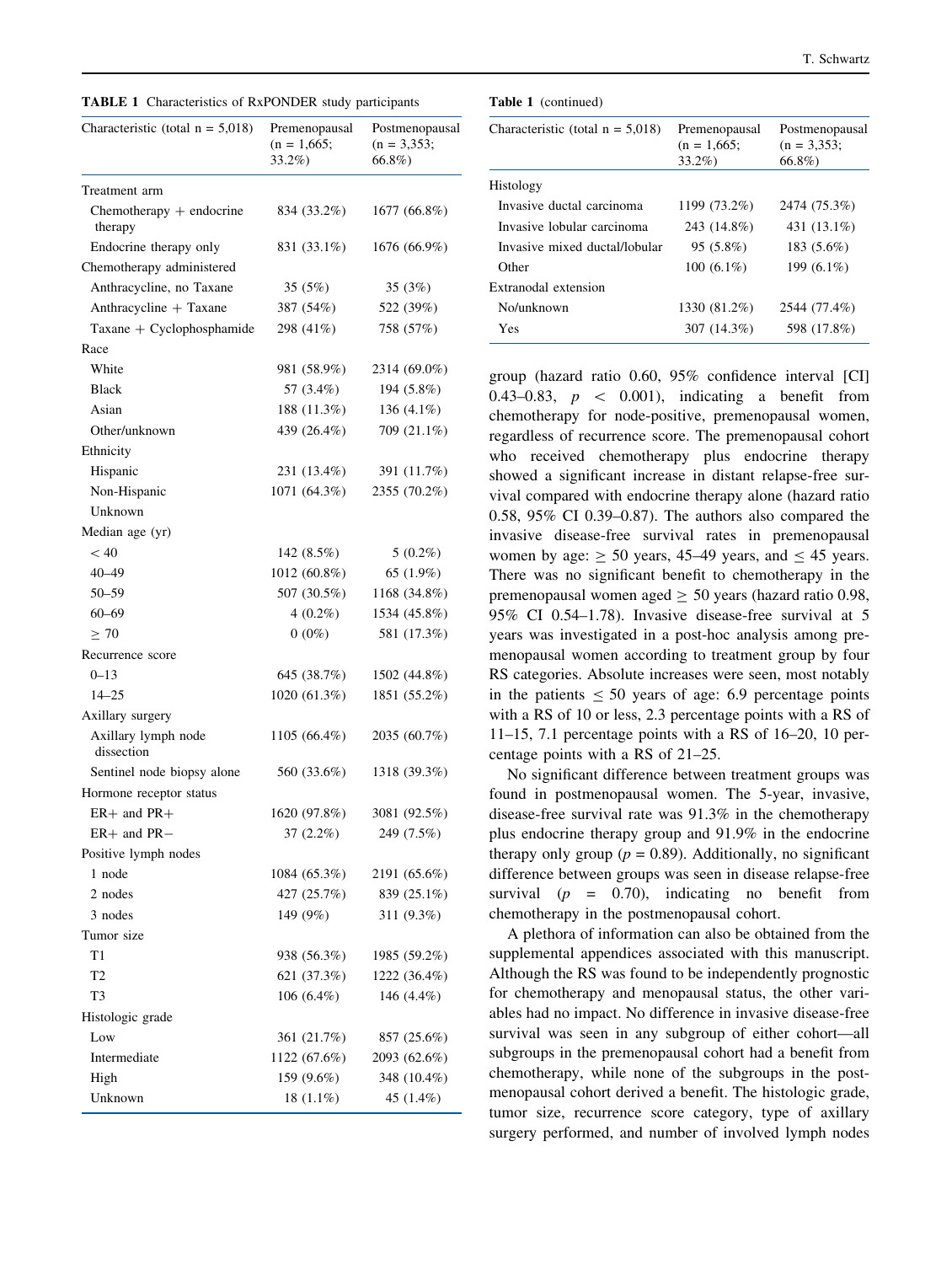<span id="page-3-0"></span>were not independent predictive factors for chemotherapy benefit. It is important to note that nodal micrometastases (0.2–2 mm) were not included in this analysis. The data from RxPONDER cannot be generalized to patients with axillary micrometastases.

Combining the information obtained through the TAI-LORx trial for the node-negative patient and the RxPONDER trial for the node-positive patient, we can now give evidence-based guidance to our patients regarding the possibility of chemotherapy.

Take Home Points:

- Postmenopausal, T1–T3, any grade, ER-positive, Her2 negative, 1–3 positive lymph nodes,  $RS \le 25$ : no added benefit from chemotherapy; endocrine therapy only recommended
- Postmenopausal, T1–T3, any grade, ER-positive, Her2 negative,  $1-3$  positive lymph nodes,  $RS > 25$ : chemotherapy plus endocrine therapy recommended
- Premenopausal, age\50 years, T1–T3, any grade, ERpositive, Her2-negative, 0 positive lymph nodes,  $RS \geq$ 16: chemotherapy plus endocrine therapy recommended (in general: 1–2% benefit if RS 16–20, 6–7% benefit if RS 21–25)
- Premenopausal, age $\leq$  50 years, T1–T3, any grade, ERpositive, Her2-negative, 0 positive lymph nodes,  $RS <$ 16: no added benefit from chemotherapy; endocrine therapy only recommended
- Premenopausal, age  $\lt 50$  years, T1–T3, any grade, ERpositive, Her2-negative, at least 1 positive lymph node: no indication for Oncotype testing; chemotherapy plus endocrine therapy recommended

Given the data from RxPONDER, a few questions come to mind:

- With only 5% of the study participants being African American and 6.5% being Asian, can these results be safely generalized to all non-white patients with breast cancer?
- With 34% of the node-positive patients in this trial only having a sentinel lymph node biopsy, there is a strong possibility that the number of involved lymph nodes were underestimated. Because chemotherapy will be recommended for all premenopausal, node-positive patients regardless of RS, will axillary surgery beyond SLNB ever be needed? Are we at the point where we just need to know lymph node positive and not necessarily determine "how" positive?
- The RxPONDER authors point out that the effect of ovarian suppression in the premenopausal patient remains unclear. Is the chemotherapy benefit noted in this trial strictly from its cytotoxic effects? How

substantial of a role does treatment-induced menopause play? Are there patients in whom ovarian suppression can replace chemotherapy?

- Should RS be used to guide chemotherapy regimen decision making? Can the RS be used to determine which premenopausal patients could avoid an anthracycline-based regimen?
- In the postmenopausal, clinically node-positive patient at presentation, is there a role for preoperative Oncotype DX testing? While there are many benefits to it, including in-breast and axillary down-staging, as well as the ability to assess treatment response for prognostic purposes, would it be more appropriate in nodepositive patients with more indolent tumor biology to proceed with preoperative Oncotype DX testing and reserve neoadjuvant chemotherapy for those with high RS only? In those patients with  $RS \le 25$ , proceed with the recommended breast operation and targeted SLNB followed by endocrine therapy?
- If lymph node positivity is determined by image-guided core biopsy and the patient is clinically node negative on exam, is surgical nodal staging even necessary? If so, when? Why? Does the RxPONDER data allow us to forego any axillary surgery and treat systemically based on RS? What would the results of any axillary surgery offer?

As surgeons, we are almost always the first encounter for a patient with newly diagnosed breast cancer. Defining the details of the disease, outlining the expected course of treatment and describing the risks and benefits of all options fall under our purview. We have the opportunity to establish a personal relationship with these patients immediately and are routinely tasked to help them with subsequent decisions regarding treatment. Whether or not chemotherapy is needed tends to be at the top of their concerns. The algorithms are becoming increasingly multifactorial, and very few care plans are straight-forward at the time of diagnosis. It is our responsibility to have a solid grasp on the latest data and a comprehensive understanding of the prognostic tools at our disposal to ensure that multidisciplinary treatment recommendations can be implemented in a timely fashion. The results of the RxPONDER trial give us the ammunition to have an evidence-based discussion with the node-positive patient regarding effective treatments based on tumor biology. As expected, the RxPONDER trial is a game-changer.

### REFERENCES

1. Sparano JA, Gray RJ, Makower DF, et al. Prospective validation of a 21-gene expression assay in breast cancer. N Engl J Med. 2015;373(21):2005–14.